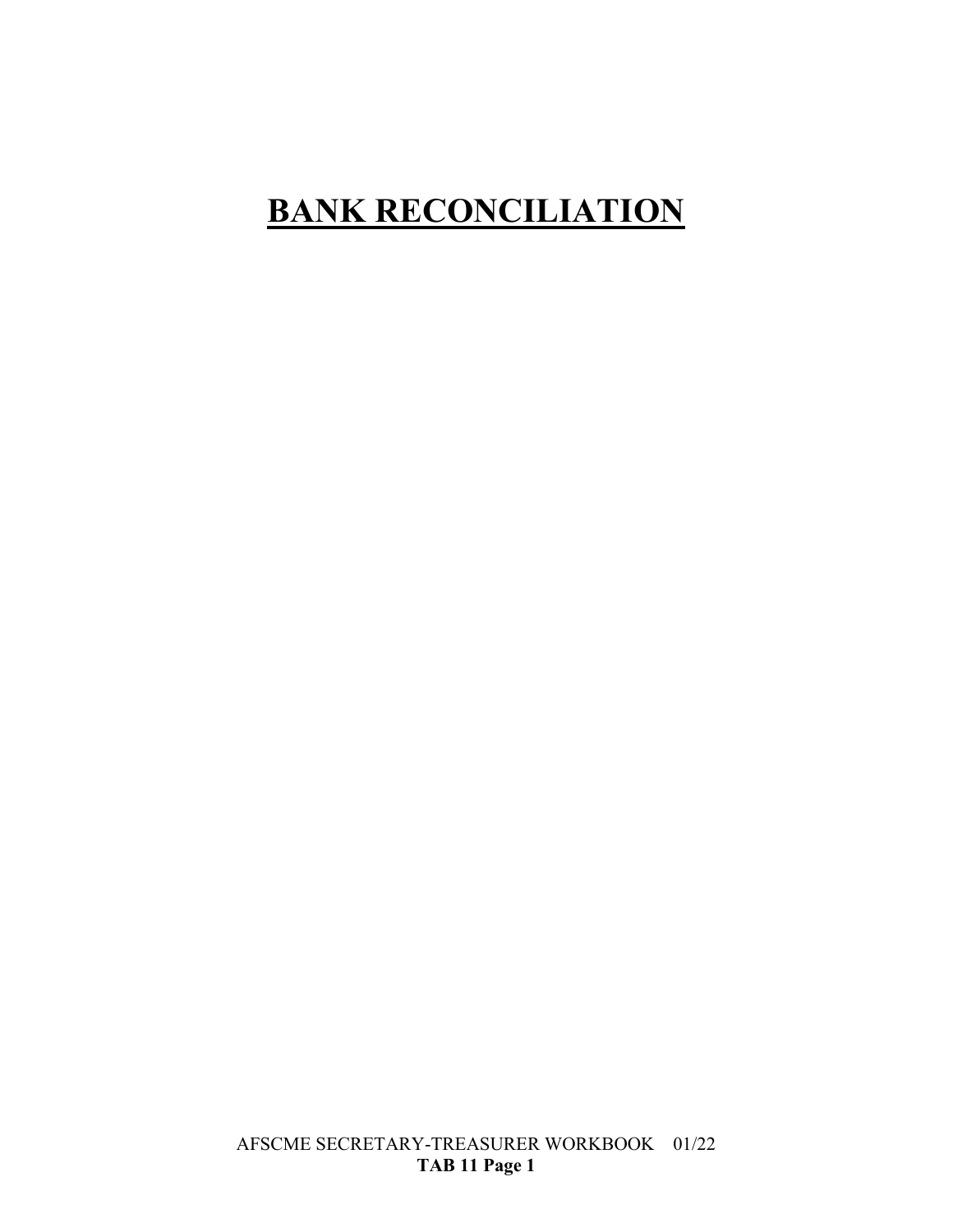AFSCME SECRETARY-TREASURER WORKBOOK 01/22 **TAB 11 Page 2**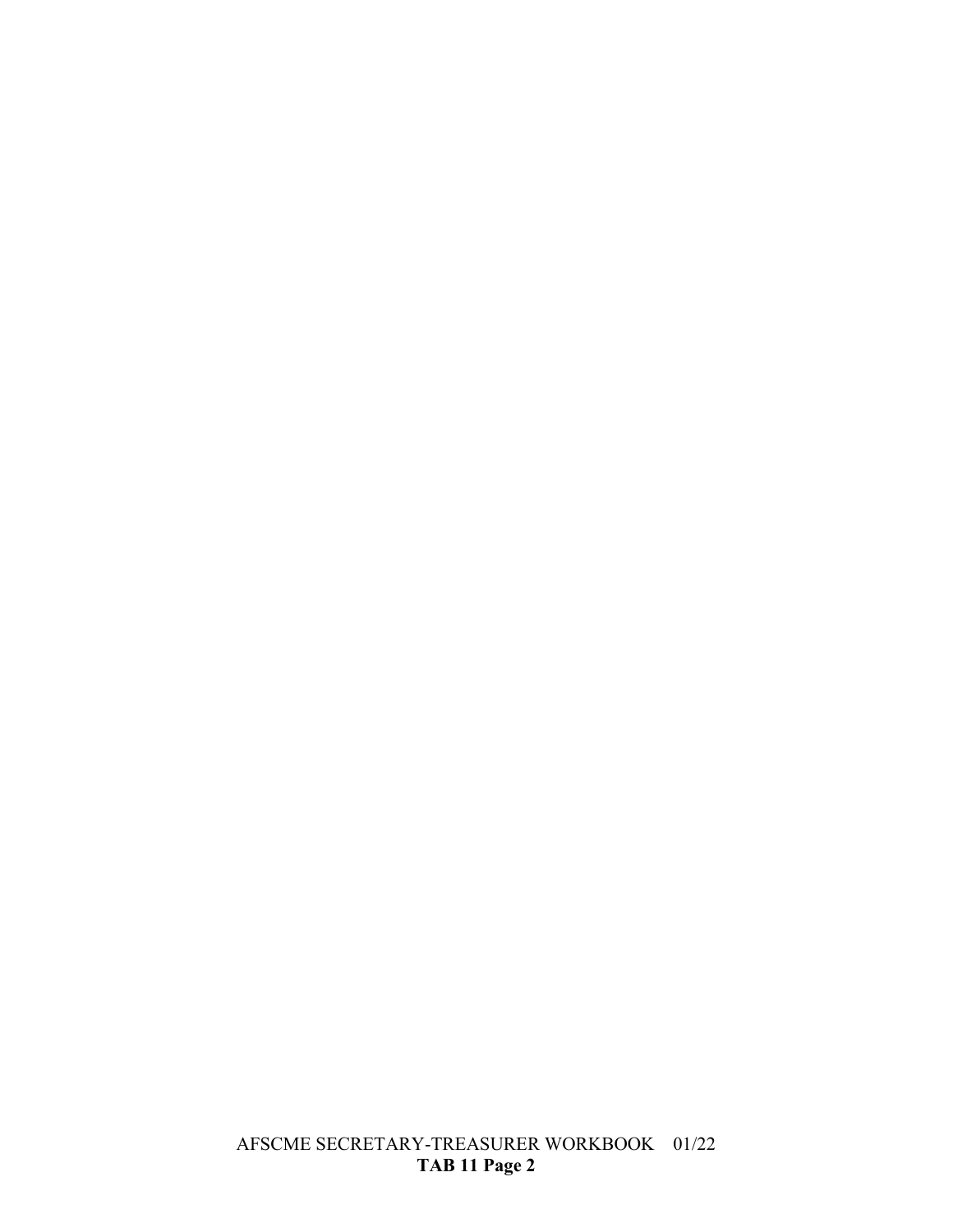## **BANK RECONCILIATION INSTRUCTIONS**

**Immediately after receiving each month's bank statement, a bank reconciliation should be prepared. The sooner the statement is reconciled after receipt, the easier the reconciliation will be to perform. A bank statement reconciliation assures locals that the transactions and balances entered into the books are correct, and that the bank has not made any errors in processing the local's transactions.**

**The steps in preparing a bank reconciliation are as follows:**

- **1. Bank Reconciliation Date**
	- **A. Determine a "Bank Reconciliation Date". Select one of the following dates and prepare only one bank reconciliation per month.**
		- **i. The last date shown on the bank statement. Using this as the reconciliation date, the bank statement will be reconciled to the book balance as of the statement date. Selecting this date minimizes the number of outstanding checks and deposits in transit listed for reconciliation.**
		- **ii. The date the bank statement is received. Using this as the reconciliation date, the bank statement should be reconciled to the current book balance. Selecting this date ensures a correct current book balance.**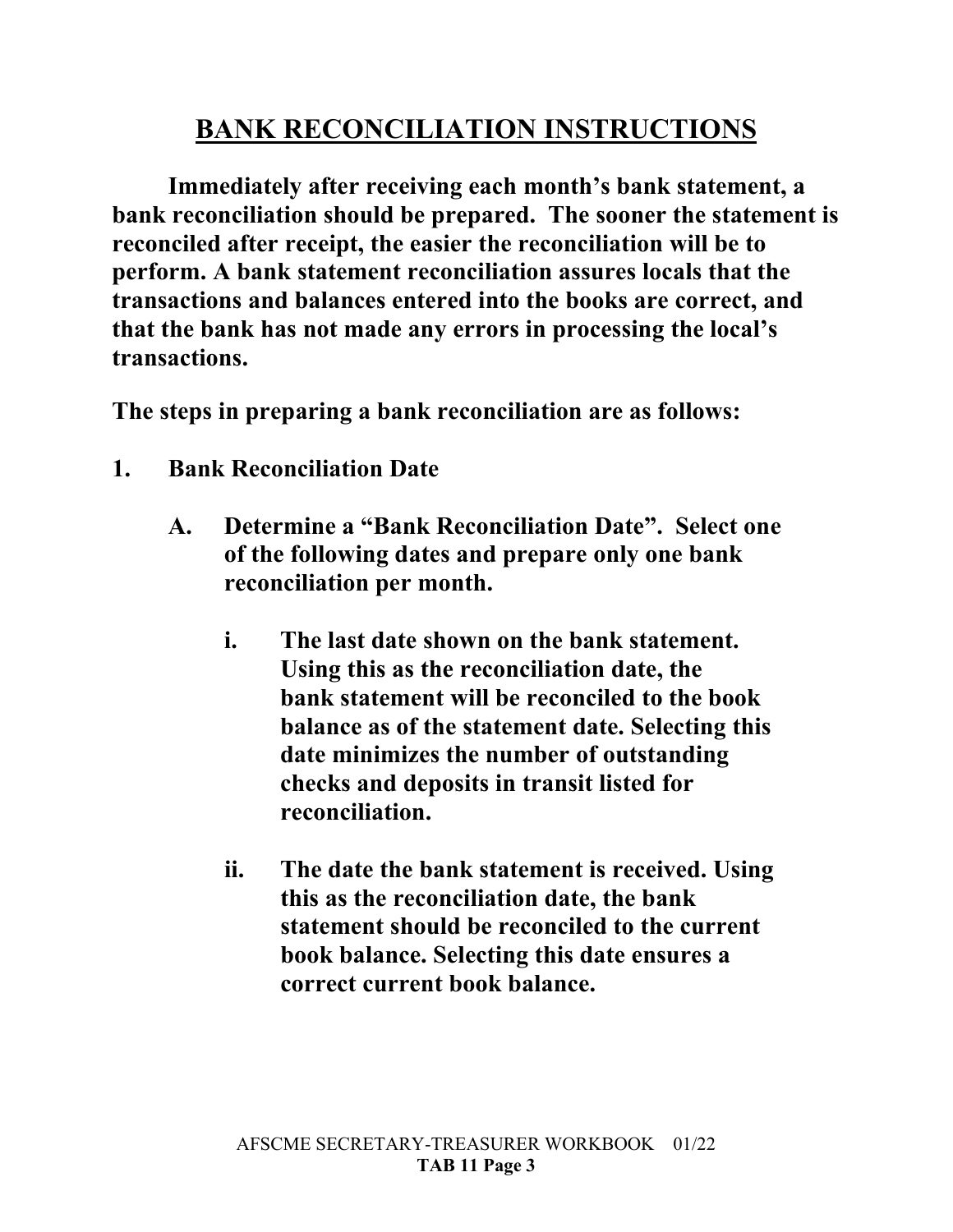- **iii. The ending date of the month following the bank statement is the cut-off date. This should only be used if the statement ends slightly before or on the end of the month.**
- **B. Determine all outstanding checks, deposits in transit and unrecorded bank adjustments per the book as of the reconciliation date.**
- **2. Deposits**
	- **A. Compare each recorded deposit in the books to the bank statement deposits. Resolve any differences.**
	- **B. List all recent deposits in the books that are not reflected on the bank statement. These are "Deposits In Transit" as of the reconciliation date.**
- **3. Checks**
	- **A. Compare cleared checks to book entries. All payees and amounts should be the same.**
	- **B. Indicate the checks on the prior month's "Outstanding Checks List" which cleared this month.**
	- **C. List all checks issued that have not cleared per the bank statement. These are "Outstanding Checks." Checks from the prior month's list that did not clear should be included on this month's list.**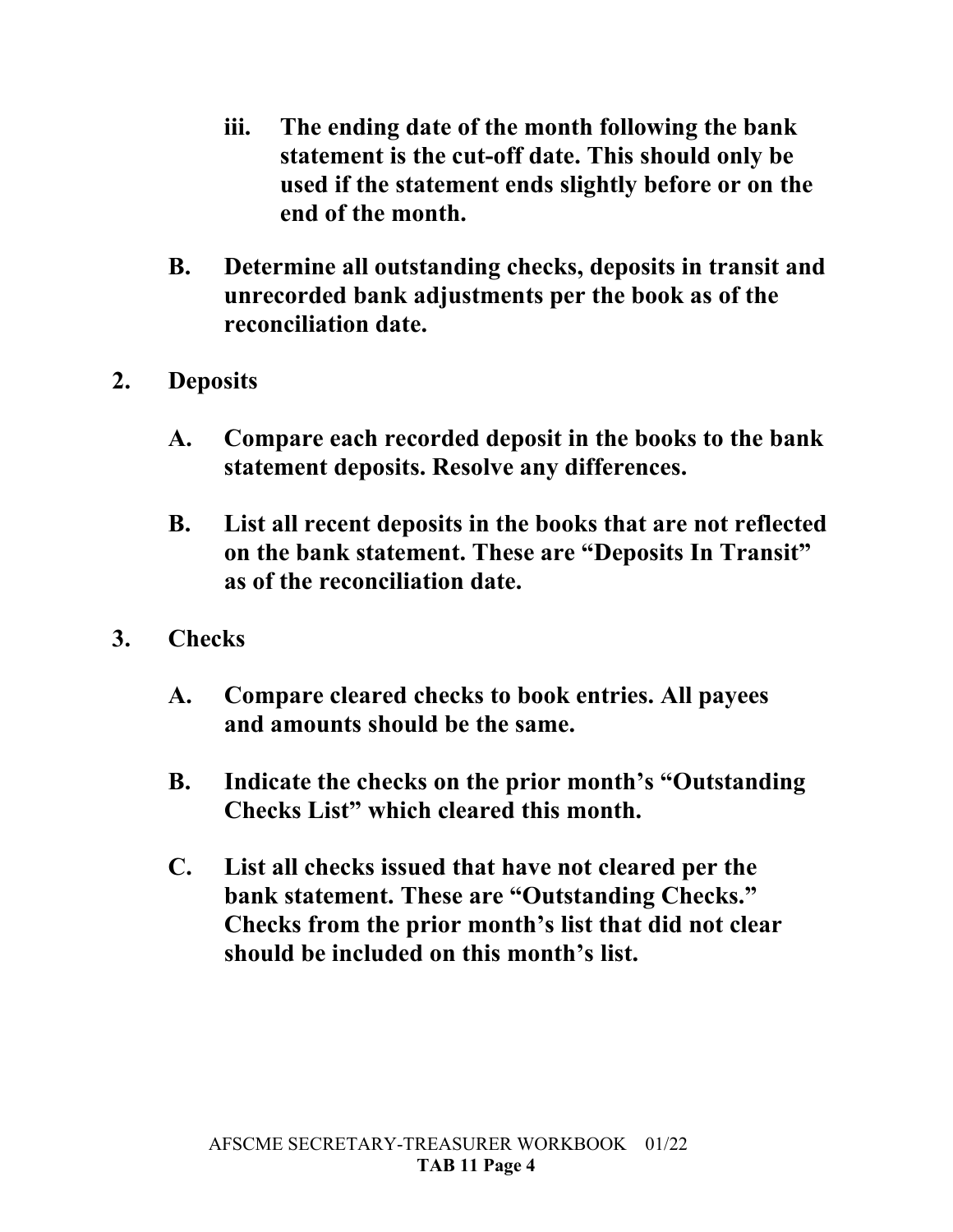- **4. Other Charges/Credits (Bank Fees and Interest Earned)**
	- **A. Review all other charges and credits on the bank statement. Any improper charges should be brought to the bank's attention with a request that the items be reversed.**
	- **B. All accurate fees and earnings need to be added to or subtracted from the book and incorporated into the balance, so all statements reconcile.**
- **5. Balances**
	- **A. Compute the adjusted bank balance using the "Bank Reconciliation Form."**
	- **B. Compute the adjusted book balance using the "Bank Reconciliation Form."**
	- **C. Compare the two balances. They should be equal. Evaluate and resolve any discrepancy.**
	- **D. Enter required book adjustments as the next entry in the cashbook and checkbook.**
	- **NOTE-It is recommended that those affiliates who maintain manual records make copies of the Bank Reconciliation Form "How to Reconcile Your Checkbook" on the next page and complete this form for each month and each account when reconciling the union's bank accounts.**